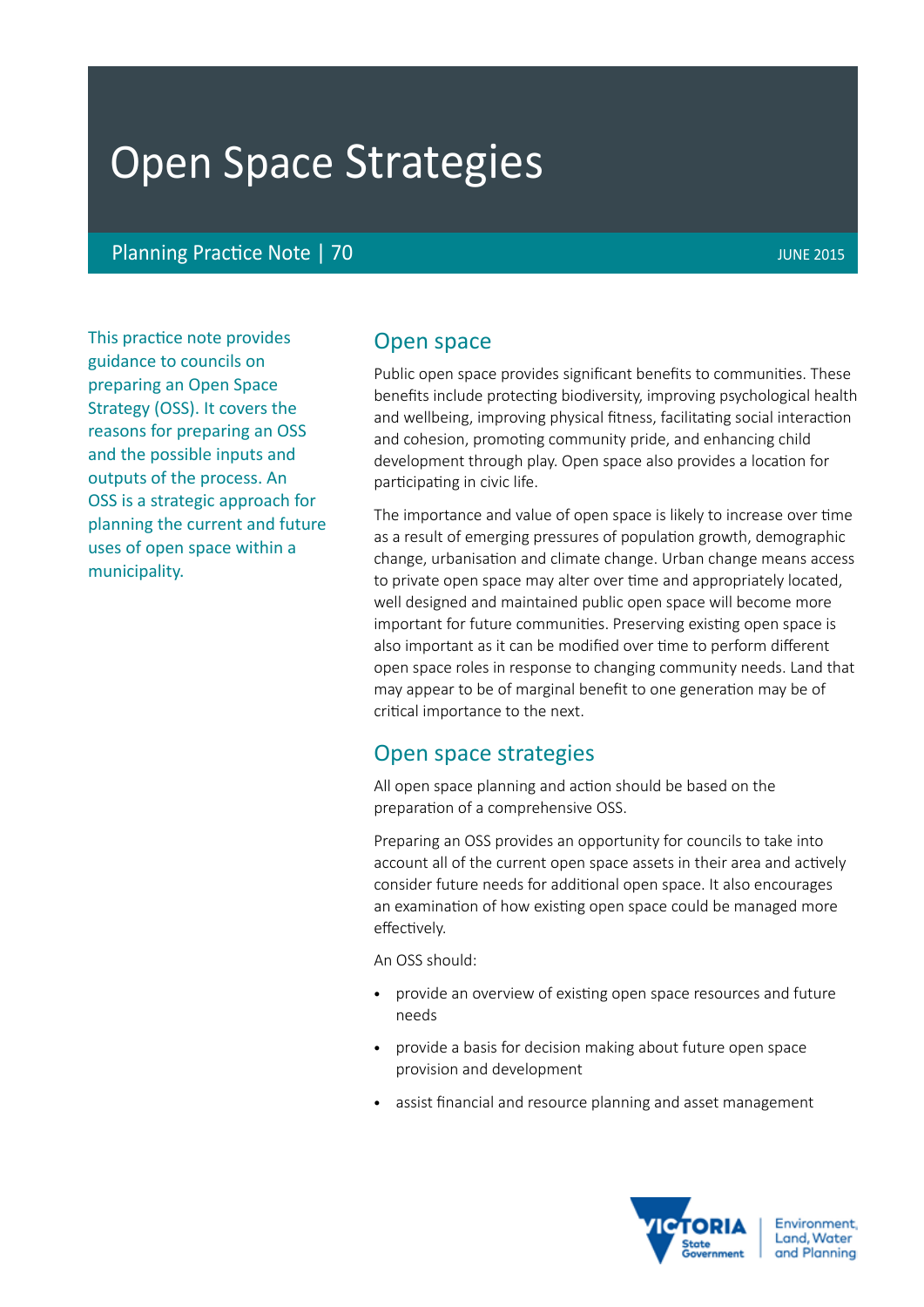- identify areas of under-provision of open space and articulate strategies for how land could be acquired or disposed of for the purpose of open space
- facilitate a co-ordinated approach to open space planning
- articulate community and local government aspirations in relation to open space provision and development.

An OSS is generally prepared on a municipal basis by the council. It examines all open space assets in the study area and should be reviewed every 10 years. Regardless of the location of the municipality (coastal, inland, inner city or growth area), the process for preparing an OSS is the same.

# Defining open space

For the purpose of an OSS all types of open space (both publicly and privately owned) in an area should be considered.

Privately owned land can, and does, play an important role in providing open space to a community. For example:

- • a private school may share its fields with the community, or
- a shopping centre may provide an urban piazza where people can gather.

Although not in public ownership, these assets provide a recreational and leisure benefit to the community and should be considered as part of the overall mix of open space assets within a municipal area.

The strategies and actions set out in an OSS should, however, generally relate to publicly owned and/or managed open space.

The following definitions are provided for the purpose of this document:

- • **open space**  land that provides recreation and leisure benefits
- **public open space** land in public ownership and/or under public management that provides recreation and leisure benefits
- • **private open space** land that is privately owned and provides recreation and leisure benefits.

# The process of preparing an Open Space Strategy



# Step 1: Project planning and establishment

This stage is one of the most important in the open space strategy planning process because it involves:

- • establishing desired aims for the OSS
- • identifying key stakeholders including those from within council
- • determining how the OSS relates to the other council plans and strategies
- identifying the project team and manager.

Key questions to consider include:

- What is the OSS seeking to achieve?
- Who should be involved?
- • Will a consultant be involved and what will their role be?
- Who will champion the strategy?
- • Who will be responsible for the strategy's implementation?
- What is the budget for preparing the strategy?
- • What is the timeframe for completion?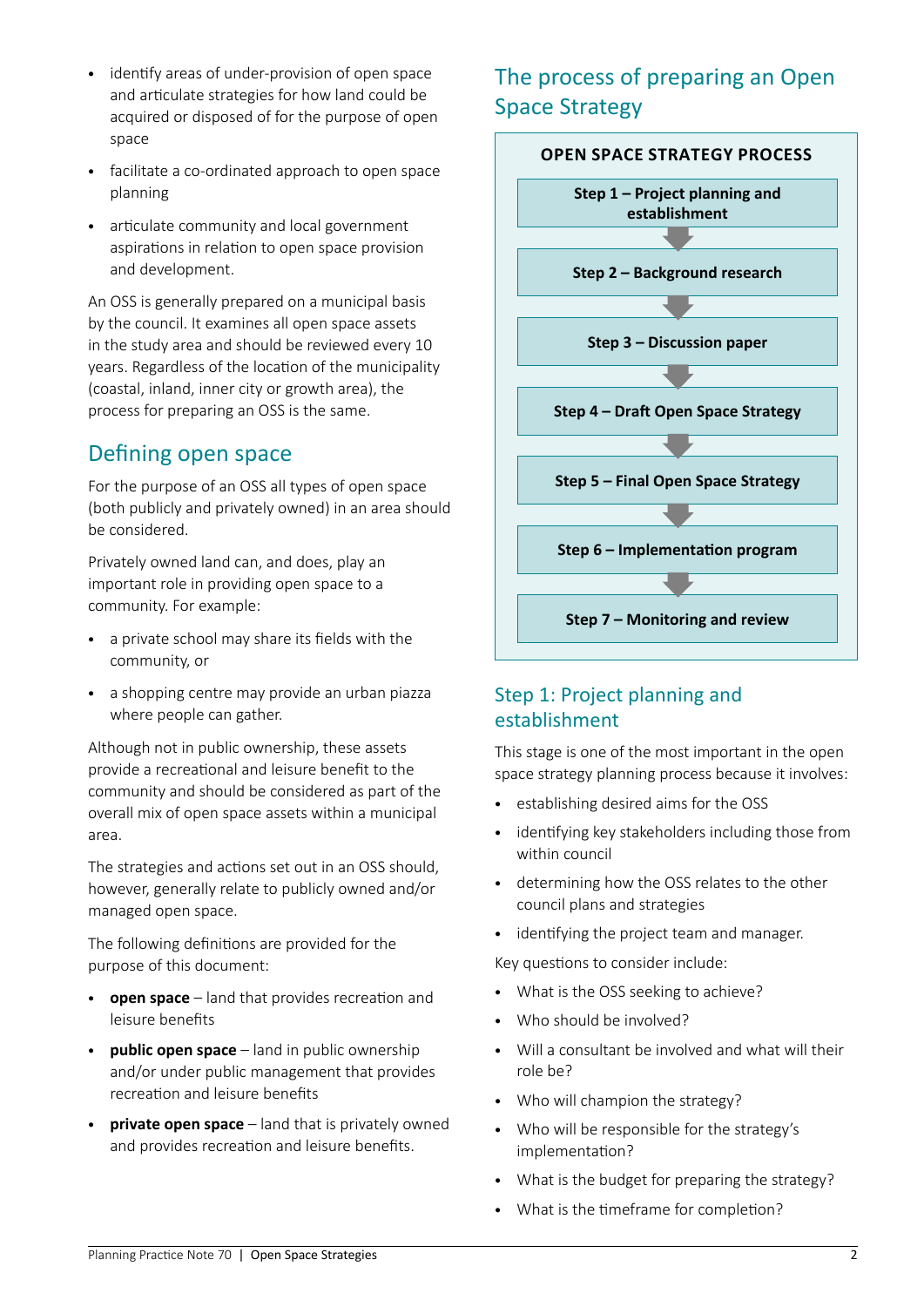### Engagement

The engagement process of preparing an OSS provides an opportunity for stakeholders and the community to provide their views and feedback. Councils are encouraged to provide a variety of ways for stakeholders to contribute to an OSS.

In the early stage of strategy preparation, it is worthwhile preparing an engagement plan to identify key stakeholders. The degree to which they become involved in the OSS can influence the outcome.

# INTERNAL PROJECT TEAM

It is important that the internal project team include representatives from open space, strategic and statutory planning. This will ensure that the final strategy is a useful implementation tool and has a practical framework for inclusion in the planning scheme.

# Step 2: Background research

Background research forms a critical component of the preparation of the OSS. This is the stage when all relevant data is collected, consultation is undertaken and the current and future open space needs are identified.

#### Situational analysis

This stage is about understanding the policy and planning context in which the strategy needs to sit. It should consider any previous plans, policy gaps and known issues that relate to open space across the municipality and consider regional and cross boundary issues. An understanding of the physical and social context, as well as any municipal or sitespecific issues, will help provide a broad picture of open space within the study area.

#### Analysis framework

This stage encapsulates the core philosophies that underpin the strategy. It will define the:

- • **Study precincts:** the municipality is typically broken into smaller areas such as localities, study precincts or suburbs to assist with assessment and planning
- • **Open space classification:** a way of differentiating between catchments, landscape character, function and settlement types of open space (see table on page 4)
- • **Core service levels:** identification of set standards for how and where the different types of open space will be managed and improved
- • **Principles:** based on the outcomes of the situational analysis and any trends, a number of key principles will emerge that should be used to guide policy development and priorities for implementation.

#### Existing supply

The supply of open space is best analysed at the local level (for example by precinct or suburb), as well as at the municipal level. Undertaking an evaluation of the existing supply requires an assessment of the current distribution, capability and suitability of open spaces to serve likely demand and specific functions. This analysis will typically include:

- preparing an inventory of open space, including land ownership
- preparing a GIS open space mapping layer
- • applying an open space classification system on the existing assets
- identifying walkable catchments around the open space – use actual walking, not just circles (for example PedShed).

#### Demand analysis

All open space planning processes need to include some assessment of the current and likely future demand for open space. This will typically include:

- • existing demand and use
- analysis of possible changes in the population from projections, demographic and socioeconomic profile, cultural mix and review of dwelling densities/development pressure
- • determination of the likely participation in organised sporting activities and demand for these and other types of facilities and open space.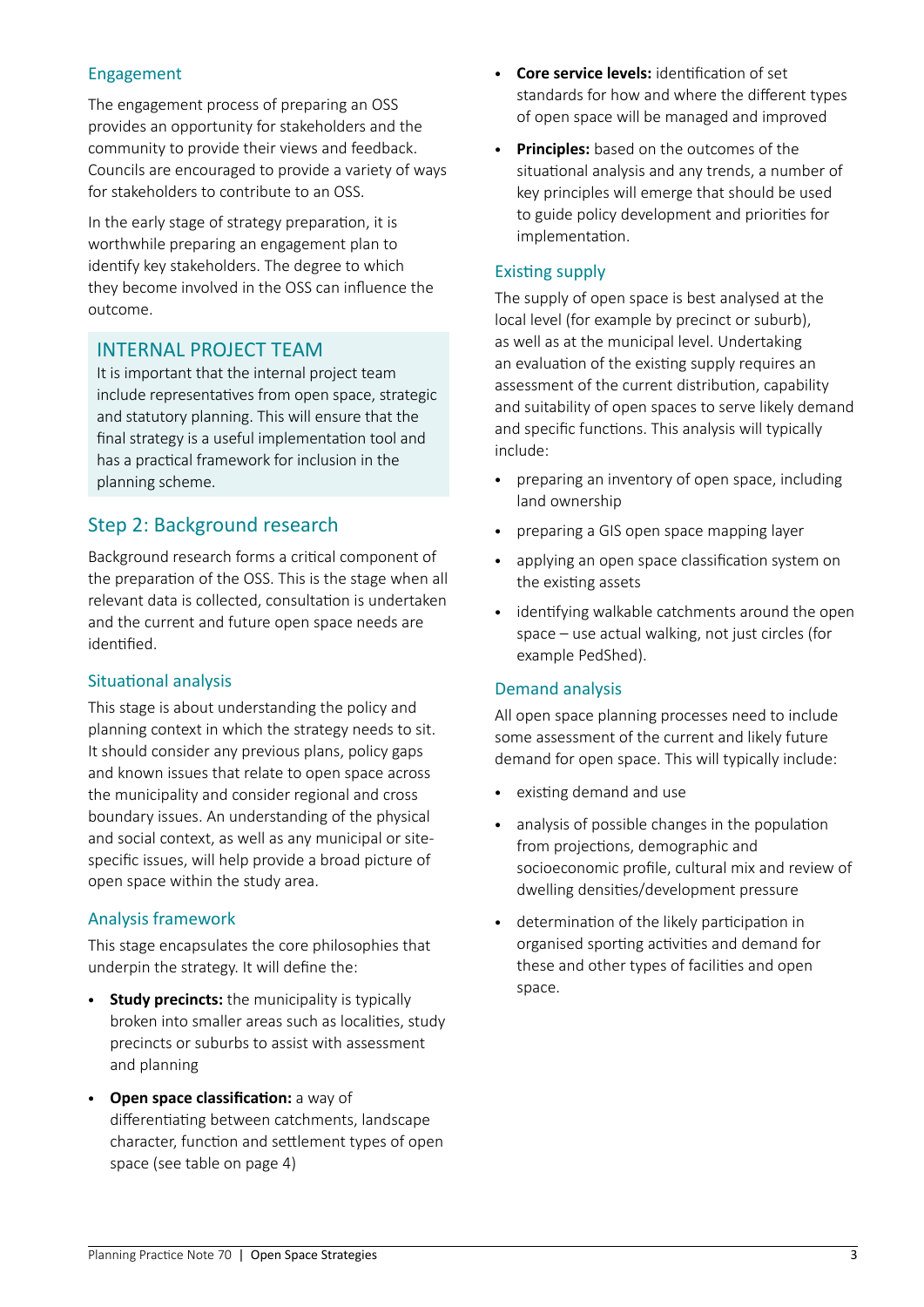# Classification of open space

There are various ways to decide on an open space classification system that suits the needs of your OSS. A classification system generally covers the catchment (who will use the open space), landscape character (what the open space looks like) and function (the role of the open space), but can also include settlement type (the environment the open space sits in). A classification system provides the framework for analysing existing open space, potential future needs, and determining the future open space requirements of the study area.

| <b>EXAMPLE OF OPEN SPACE CLASSIFICATIONS</b>                           |                                                                                                                                                                         |
|------------------------------------------------------------------------|-------------------------------------------------------------------------------------------------------------------------------------------------------------------------|
| <b>Catchment</b>                                                       |                                                                                                                                                                         |
| Local                                                                  | Spaces that are predominantly provided to serve an immediate local<br>catchment.                                                                                        |
| <b>District</b>                                                        | Parks that generally serve a neighbourhood or group of suburbs.                                                                                                         |
| Regional                                                               | Areas that serve regional catchments (that is, the whole of, or broader than,<br>the municipality).                                                                     |
| Landscape character                                                    |                                                                                                                                                                         |
| Open grassy area                                                       | Open areas of exotic grass that may not be specifically cultivated as turf for<br>sports.                                                                               |
| Specialised sports<br>surfaces (for example,<br>synthetic or enclosed) | Areas of synthetic turf or specialised playing surfaces used for sports such as<br>tennis, bowling, athletics, hockey.                                                  |
| Native grassland/<br>wetland                                           | Indigenous grassland or wetland.                                                                                                                                        |
| Waterway /creek/ river<br>corridor                                     | A corridor of open space including a waterway, typically including a riparian<br>zone and vegetation.                                                                   |
| <b>Function</b>                                                        |                                                                                                                                                                         |
| Access way/trail                                                       | Primarily a green space trail, link or walkway between streets, neighbourhoods<br>or areas of public open space.                                                        |
| Flora/fauna<br>conservation                                            | Areas protected and managed for the significance of the flora and fauna. They<br>may include recreational opportunities associated with interpreting these<br>features. |
| Social family recreation                                               | Small areas that are primarily for play and have no other recreation facilities.                                                                                        |
| Sport                                                                  | Areas reserved for sporting pursuits (for example, baseball, soccer, cricket,<br>football and other active/organised sports).                                           |
| <b>Settlement type</b>                                                 |                                                                                                                                                                         |
| Mixed use/ medium/<br>high density                                     | Areas that typically don't have any, or very limited, private open space. These<br>areas are often multistorey and may be located in activity areas.                    |
| Suburban (built up<br>area, urban fringe)                              | Mix of housing types in urban areas.                                                                                                                                    |
| Coastal village (bay)                                                  | Coastal villages or seaside settlements.                                                                                                                                |
| Low density/rural<br>living/rural hamlets<br>(foothills)               | Outer suburban or fringe areas with large blocks (that is, greater than one<br>hectare). These areas are still generally residential rather than working farms.         |
| Rural (farm)                                                           | Farms or agricultural properties that also have residences.                                                                                                             |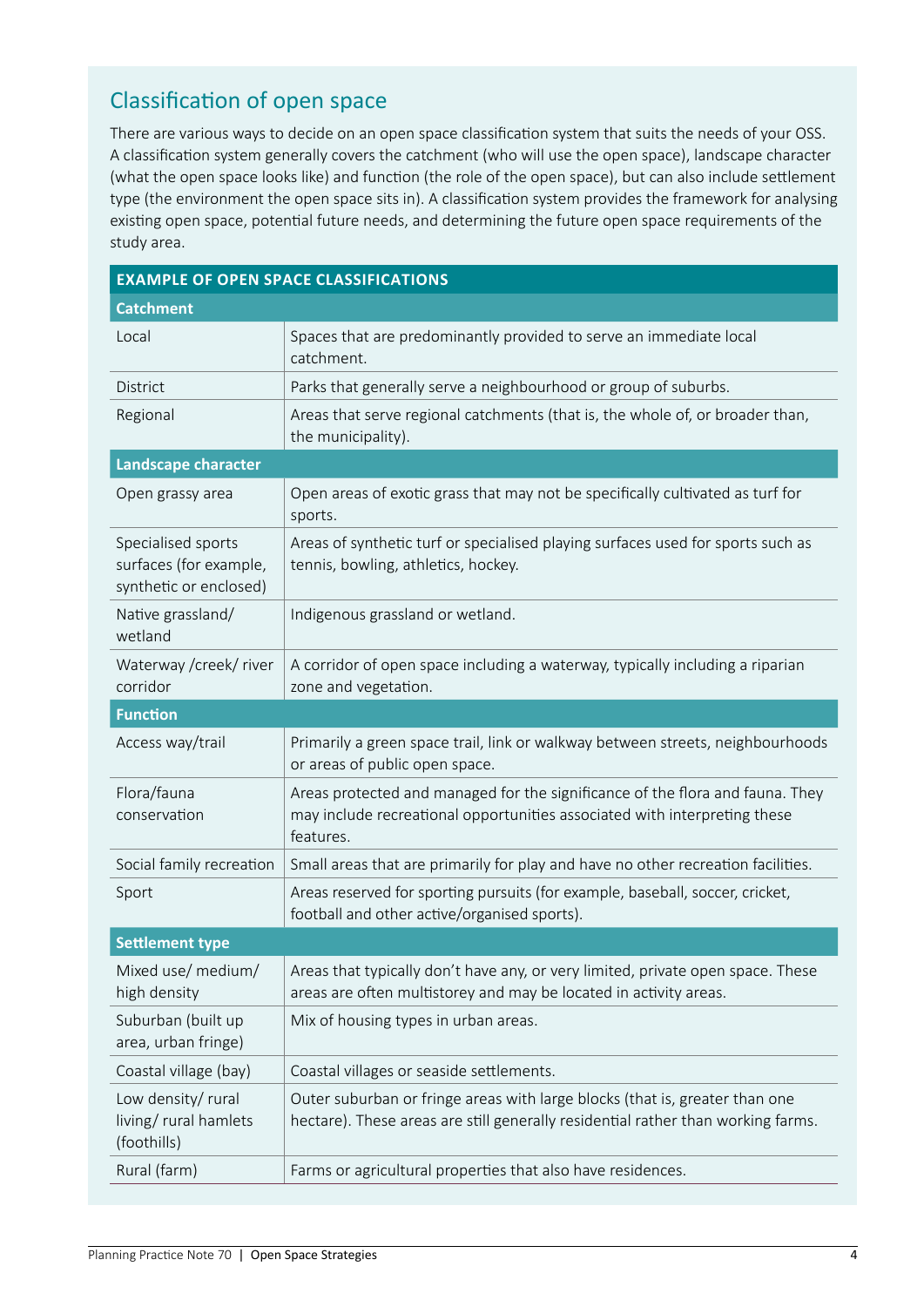#### Gap analysis

Once there is an understanding of the existing supply and demand for open space it is necessary to identify gaps and opportunities for improvement. This includes:

- analysis and mapping of distribution, diversity, quantity, quality and location of open space
- assessment of the implications on open space provision and design of participation projections, expressed/ latent demand and benefits sought as a result of demographic profiles, population growth and dwelling density.

# Estimating a growing population

Understanding the demand created by anticipated future population growth is an important component of an OSS. It helps to justify open space contributions as part of the development process.

Demand for open space in yet to be developed areas or existing areas can be assessed based on the likely numbers of dwellings or subdivision yield to be achieved in an area. By applying a number of persons per household you can estimate the population of an area yet to be settled.

# Types of demand

**Latent demand:** future or potential demand. This is often assessed by projecting future participation, using existing participation rates, of organised sporting activities, and applying this to projected population figures.

**Expressed demand:** that which is evidenced by current participation in sporting or other recreational activities. It is assessed through data such as current participation and usage figures and membership of clubs.

**Optional demand:** the demand for open space the community is likely to want, or want an option to use.

#### Community and stakeholder engagement

Common methods for engaging residents and stakeholders include opportunities to make verbal or written submissions, telephone interviews, workshops, and household surveys.

The provision, use and management of open space affects a wide range of Victorian Government agencies and departments.

It is worth obtaining input from key agency and department representatives, and conducting a workshop to identify relevant shared projects as well as discuss policy gaps and opportunities for closer co-operation and partnerships.

The key output of this stage of community and stakeholder engagement is identification of gaps in supply and demand and opportunities to improve future provision for the municipality as a whole, as well as by locality/precinct.

## Step 3: Discussion paper

A discussion paper presents the open space issues and objectives for the council. It is determined from the findings of the supply, demand and gap analysis. Issues are identified and a mix of tools are devised to address each one individually. The discussion paper also outlines preliminary directions for future open space provision, policy and key issues, both for each precinct and the overall municipality. Several possible actions may be presented that consider different scenarios.

A discussion paper offers the opportunity to identify innovative delivery options for new open space. Challenging the current understanding and pursuing creative opportunities are best considered early in the strategy development process.

A discussion paper is best distributed to a wide range of people involved in the strategy preparation and exhibited for stakeholders and residents to comment on. The paper can pose questions and seek specific feedback.

A discussion paper presents only preliminary directions and usually generates more feedback than a draft plan, which may be perceived as 'said and done'.

# Step 4: Draft Open Space Strategy

The transition from the discussion paper to the draft OSS should be straightforward after community and stakeholder feedback. This stage often involves summarising key issues and identifying specific objectives, actions and policies to address each one. Further consultation on the draft OSS is recommended.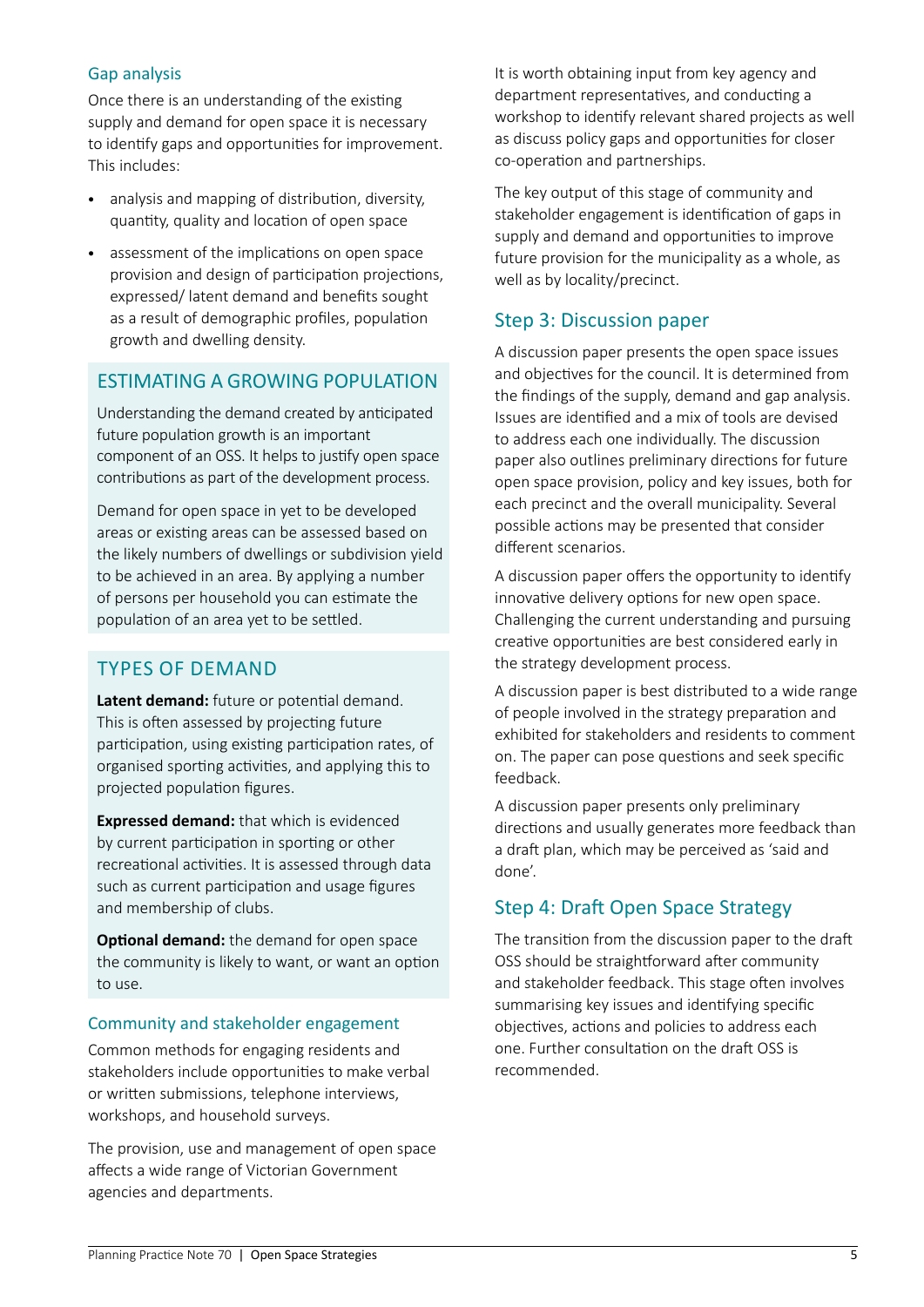### land contributions

As part of the strategy development process, gaps in the open space network will be identified, along with an understanding of the type of open space required. There is an opportunity to rectify gaps through public open space contributions but it is important to:

- specify the locations where a land contribution is sought (this could be shown as a map in the strategy); and
- provide criteria that define the types of land sought as land contributions.

# Step 5: Final Open Space Strategy

The final OSS represents the culmination of the discussion paper, consultation and draft strategy. It should be a concise representation of the open space issues and opportunities for the municipality and as a minimum include the following:

- introduction of the brief and methodology
- vision
- • overview of supply of open space
- • overview of existing and future demand for open space
- key issues and opportunities
- actions.

Some OSSs are prepared on a thematic basis, others focus on planning precincts, or a combination of both. A lot of valuable analysis, data and maps may inform the final conclusions of the OSS. However, much of this information is best placed in background reports rather than the main OSS so it can be referenced easily if required.

# Step 6: Implementation program

An OSS must have an implementation plan. This may form part of the main strategy or be a separate document that provides more detail on each of the implementation tasks, responsibilities, cost estimates and priorities. The OSS should be adopted by council and be linked to council's corporate plan and annual budget to ensure a whole-of-council approach to the implementation.

It is important for the implementation plan to consider the statutory implementation of the OSS through the planning scheme. This may include:

- changes or inclusions to the Municipal Strategic Statement
- changes or inclusions to Local Planning Policies
- preparation of a Clause 52.01 schedule for open space contributions
- referencing the OSS in the scheme
- • rezoning specific sites to reflect accurate open space use and purpose.

## OPEN SPACE CONTRIBUTIONS

Open space contribution tools are designed to help councils provide new open space or improve existing open space in response to needs created by new residents or employees.

In Victoria, local government has a number of legal mechanisms (or tools) available for obtaining open space contributions as part of the development process. These are:

- • *Subdivision Act 1988*, sections 18-20
- Schedule to Clause 52.01 of the Victoria *Planning Provisions*
- • Development Contributions Plan (DCP) Overlay
- • negotiated legal agreements.

An OSS should consider which open space contribution tool is best for its municipality.

# Step 7: Monitoring and review

It is important to establish processes for monitoring progress towards achieving the OSS vision and objectives and to regularly review documents. Council should nominate a responsible person to oversee the review process. Regular review of the OSS will ensure it remains current and relevant. A review should take into account, amongst other things, up-to-date ABS data, demographic analysis, VCAT decisions, panel reports and revisions to State policy.